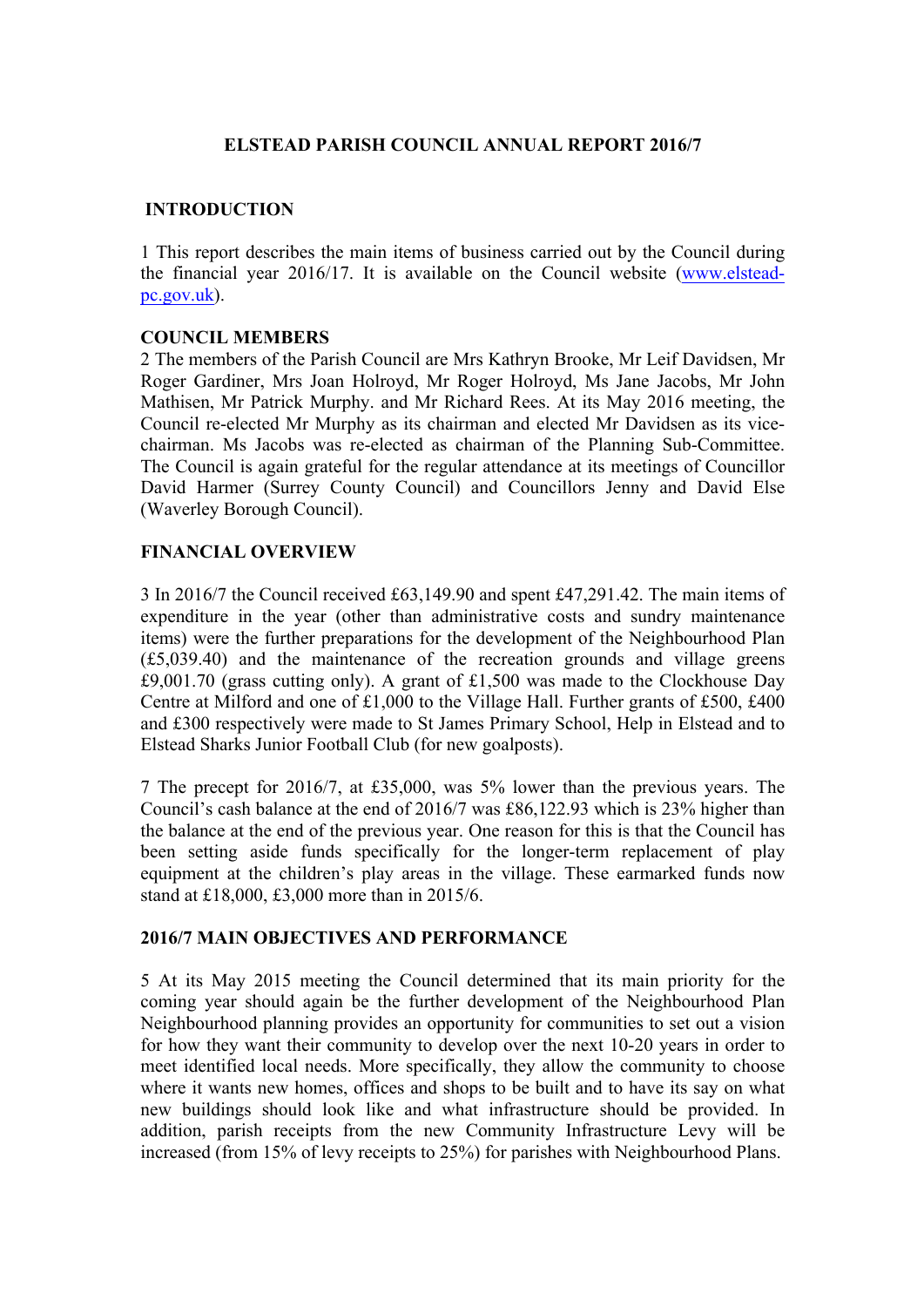6 Early in 2015, following a well-attended public meeting, Elstead and Peper Harow parishes jointly submitted to Waverley Borough Council (WBC) a proposal for the designation of a Neighbourhood Plan area covering the whole of the parish of Elstead together with the Weyburn-Tanshire area of Peper Harow. This designation was approved by WBC following the required statutory consultation process

7 In parallel, 5 working groups were set up, consisting both of Parish Council members and parishioners, whose remit is to decide what should be included in the plan under 4 headings: environment; heritage and design; housing and community facilities; transport, parking, utilities and services; and employment. A fifth group has the specific remit of identifying the best use of the former (now derelict) Federal Mogul site on the boundary of Peper Harow and Elstead Parishes. The work of the groups has been co-ordinated by a Steering Group chaired by Councillor Jacobs (Vice Chairman Dawn Davidsen), assisted by an experienced consultant in neighbourhood planning, Ms Angela Koch..

8 At a further well-attended public meeting held in July 2015, the 5 working groups reported back on the progress to date. This consisted in the main of information gathering and the identification of key issues. The meeting provided a further opportunity to obtain feedback from parishioners on whether they agreed the working groups were proceeding in the right direction. In the main, the feedback proved to be extremely positive.

9 The next step was the development of an extensive questionnaire covering all of the main issues identified by the working groups in the light of the feedback from parishioners. This was circulated in hard copy form to all households in December 2015 and at the same an on-line version was made available. Responses were received for 557 individuals living or working in the Neighbourhood Plan area – a most encouraging response which indicated a high level of public involvement in the planning process.

10 The responses to the questionnaire were analysed and were presented at a further public meeting held in July 2016. Following this consultation, a series of draft objectives were defined by the Neighbourhood Steering Group, covering housing, employment, transport, services, the environment and recreation. These formed the basis for a follow-up questionnaire which was again circulated to all households in the Neighbourhood Plan area in November 2016, which sought views on the draft objectives. The response from the public was again most encouraging and indicated strong support for each of the objectives.

11 The next step will be the preparation of the first draft of the plan, which is already under way. The aim is to have this ready for public consultation by July 2017, following discussions with Waverley Borough Council planners.

# **OTHER ISSUES**

# **The Former Federal Mogul/Weyburn Works Site - Planning Application**

12 The property developer Linden Homes, in association with the owners of the site (MMC2 Land and Regeneration) submitted in spring 2015 a planning application for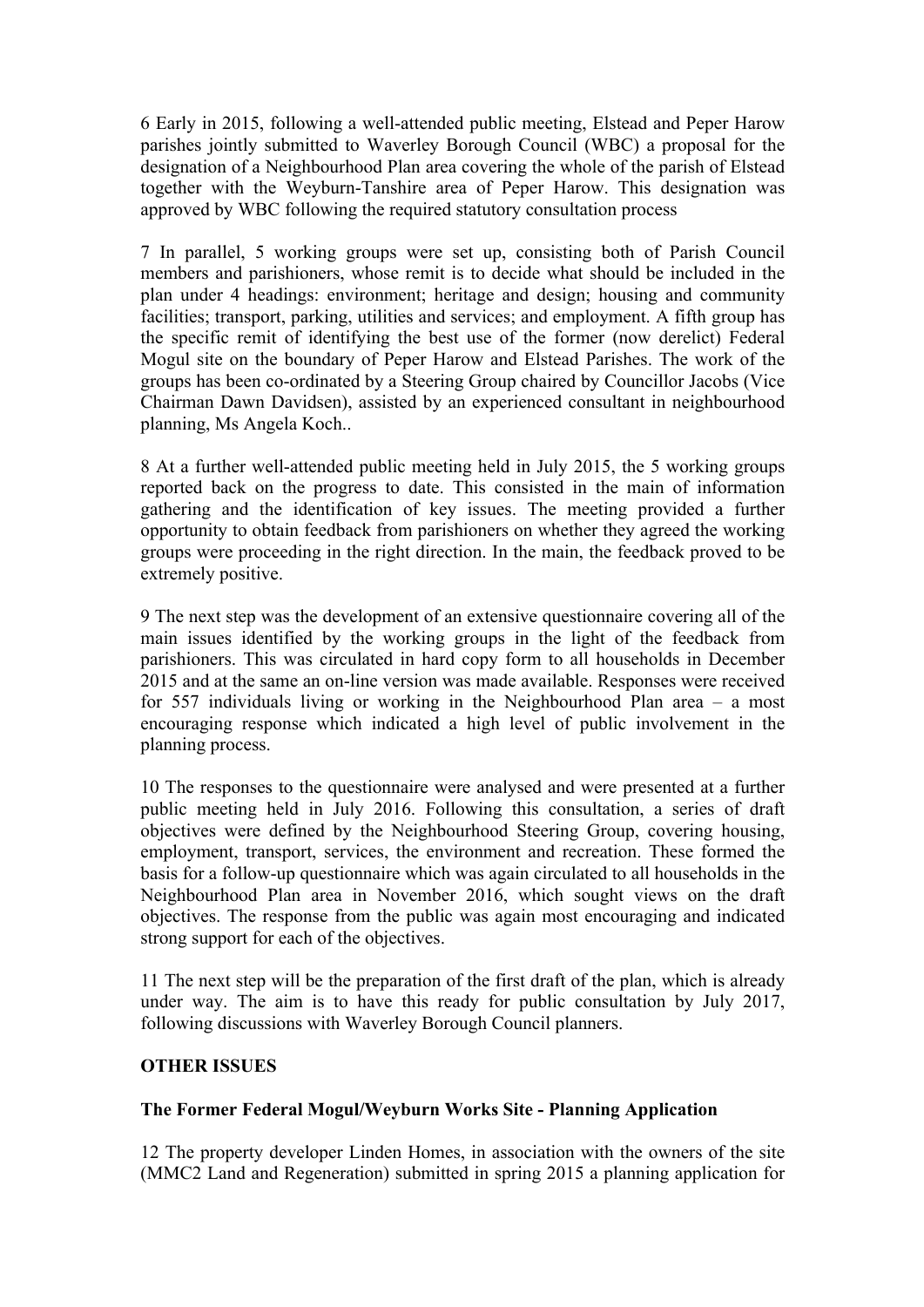the building of 69 dwellings, together with a care home, on the former Federal Mogul/Weyburn Works site, which is in both Peper Harow and Elstead parishes. This major employment site, covering 8 acres, has been lying derelict since the works closed in 2008.

13 The Weyburn /Tanshire Neighbourhood Plan working group, led by Mrs Dawn Davidsen, developed a detailed response to the planning application, which formed the basis of the Council's own comments on the proposals. Elstead Parish Council, joined by Peper Harow and Shackleford Councils, accordingly opposed the Linden Homes plans on account (inter alia) of the consequent loss of employment land, the environmental impact of such a large number of new homes so close to a Special Area of Conservation and the failure of the developers to provide for adequate pedestrian and cycle access from the site to the services in Elstead.

14 Waverley Borough Council, as the planning authority, refused the Linden Homes application in November 2015, largely for the reasons outlined in the response formulated by the Weyburn/Tanshire working group. MMC2 Land and Regeneration lodged a second planning application in Spring 2016 for 61 homes. In parallel, the company also appealed against the refusal of their first application and this appeal was the subject of a Public Inquiry in January 2017. Mrs Davidsen ably represented both Elstead Parish Council and Peper Harow Parish at the Inquiry. Regrettably, the Inspector ruled in favour of the applicant and allowed the appeal. By this time, WBC officers had decided to recommend approval of to the second application (for a reduced number of homes). At the joint Planning Committee hearing on the second application, the Parish Council reluctantly supported the second application in preference to the plan approved by the Inspector, mainly owing to the exclusion of the land to the north of the site which is subject to periodic flooding.

15 We understand that the developer is now likely to pursue the second plan for the smaller number of homes. The Joint Planning Committee has recommended the establishment of a liaison committee comprising representatives of the developer and local residents to ensure the smooth implementation of the development, which will be the largest single development in or adjacent to the parish in the last half-century.

16 The Parish Council has separately taken up with the Local Planning authority its dissatisfaction with the terms of the S106 planning agreement which it has entered into with the developer in connection with the planning consent. This provides, inter alia, for over £250,000 to be paid to Surrey County Council for the expansion of primary education provision in Witley. No provision has been made to enable St James School in Elstead (the nearest primary school) to cope with the additional demand for sdhool places from the development. Nor does the S106 agreement make any provision to enable the two parishes concerned (Elstead and Peper Harow) to meet the additional demand for recreational and leisure facilities.

# **Planning Decisions by Waverley Borough Council.**

17 The Parish Council is a statutory consultee on planning applications submitted to the local planning authority, Waverley Borough Council. On several occasions recently WBC has taken decisions on applications which appear to have disregarded the Council's comments, without any satisfactory explanation or justification. In one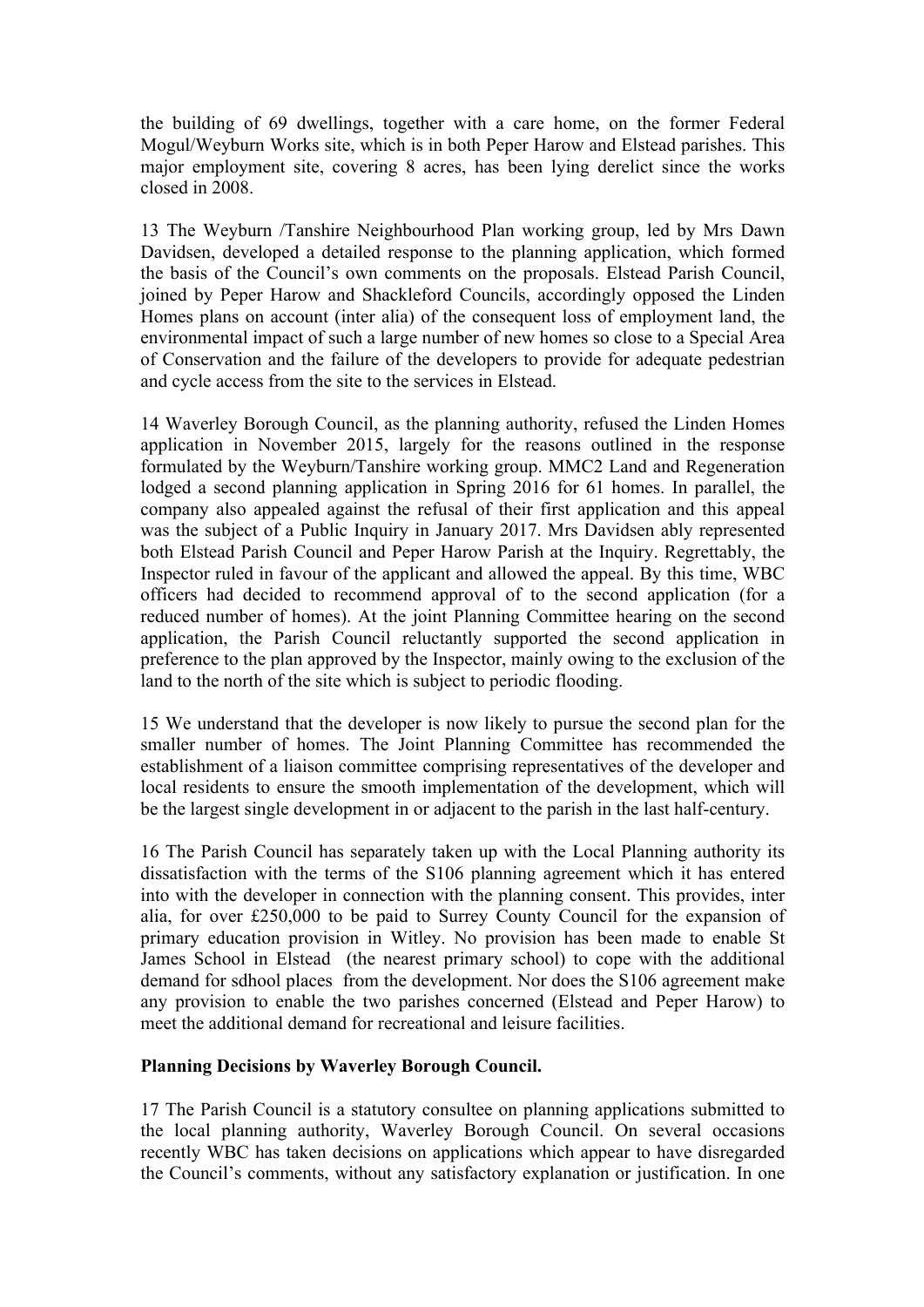case, an appeal decision by an inspector rejected the WBC officers' arguments and fully supported the views expressed by the Parish Council and by local residents. In another, planning consent was granted for a change of use from retail/business premises to a dwelling when in the Parish Council's view there appeared to be no commercial justification for the change.

18 These cases led the Council to make both representations and a formal complaint to the planning authority with a view to establishing more effective ways for the Parish Council to feed in its views and for these to be properly considered by the authority. A meeting was held with Waverley planners in June 2016 which it was hoped would lead to improvements in decisions, but recent experience suggests this has not led to significant progress.

19 These concerns about the effectiveness of WBC's planning department are shared by other Parish Councils in the area. A most recent development is that WBC has commissioned the development of an 'improvement plan' for its planning service and has retained external consultants for this purpose. The Parish Council has met the consultants and has raised the concerns mentioned above.

### **Milford Road Traffic Calming**

20 Many residents have over recent months expressed increasing concern about the speed of traffic along the B3001 through the village. In addition, there has been a series of traffic accidents, some involving injuries, on the Milford Road close to its junction with Shackleford Road.

21 The Parish Council accordingly discussed with its County Councillor, David Harmer, and with Surrey County Council Highways officers possible improvements to traffic management along the Milford Road. It was agreed as a result of these that the 30 mph limit on the Milford Road should be extended eastwards beyond the junction with Shackleford Road , and that an additional Vehicle Activated 30 mph Sign (VAS) should be installed at the site of the previous 30 mph limit .These measures have now been completed. The Parish Council hopes they will help reduce the speed of traffic entering the village from the east and at the same time improve safety. It is grateful for the efforts of David Harmer and Surrey County Council highways officers in implementing these improvements.

#### **Burford Lodge Play Area Redevelopment**

22 The Parish Council has for some time been planning the redevelopment of the Play Area at Burford Lodge Recreation Ground to make it more interesting, attractive and accessible. The Recreation Ground is already widely used for football and tennis and the neighbouring allotments are also used by many families with children. Currently however the play area is poorly equipped in terms of catering for a wide age range and needs to be improved in order to enable the Recreation Ground to be enjoyed to the full by the large number of young people who already visit there. The aim is enable children to build in confidence by challenging their abilities and experimenting safely with more up-to-date play equipment for different ages, including a zip wire facility.